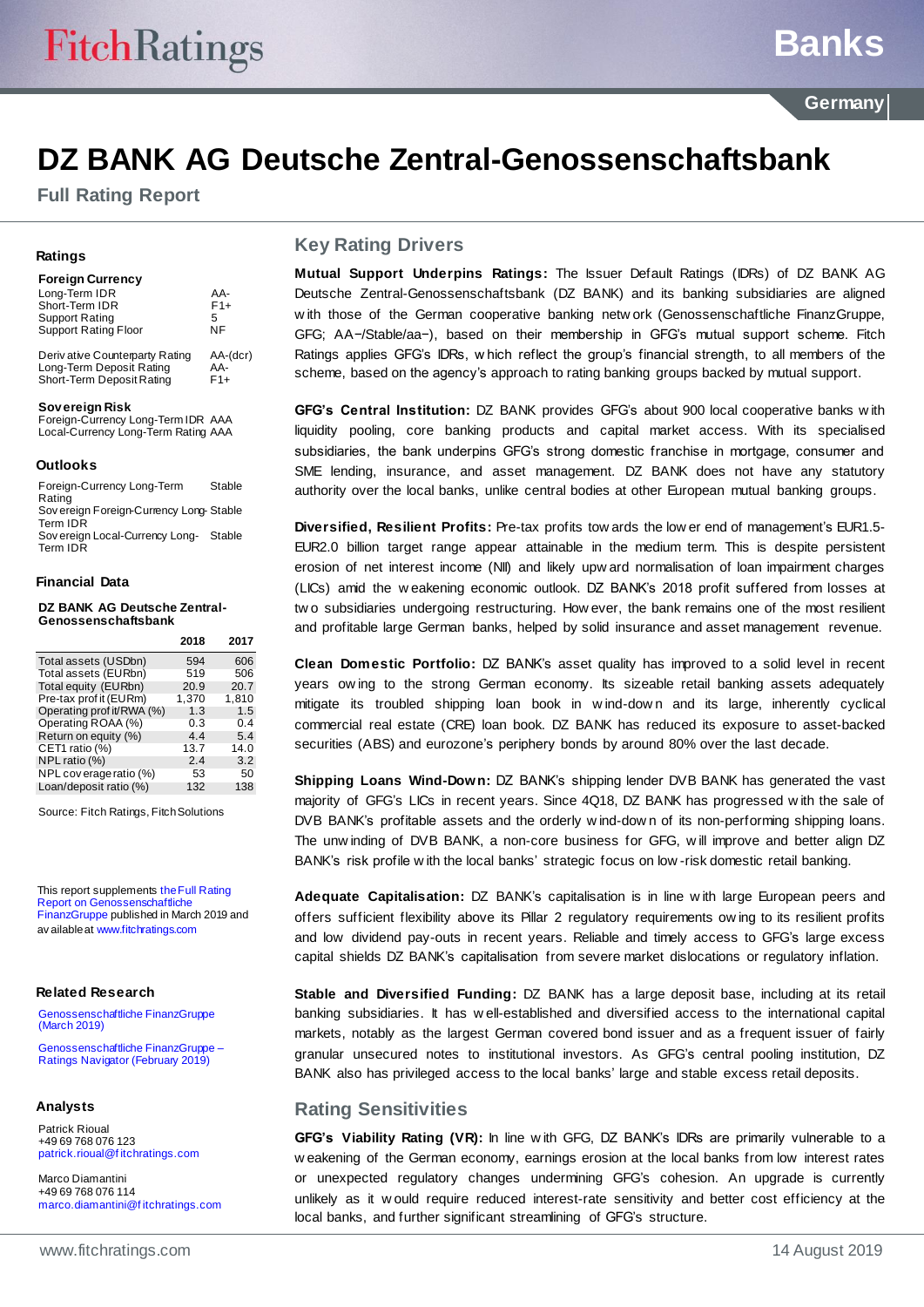#### **Operating Environment**

#### German Banks' Profitability under Pressure as Economic Outlook Worsens

Germany's GDP grow th decelerated sharply in 3Q18 and fell to 1.4% in 2018, the w eakest grow th rate since 2013. Fitch forecasts a further deceleration to 0.9% in 2019, mainly due to cooling w orld trade and uncertainty – in particular for German manufacturers – around future trading arrangements w ith the UK, potential US tariffs on cars and w eak Chinese grow th.

How ever, Germany's record low unemployment rate, nominal w age grow th and solid consumer confidence underpinned by sound domestic fundamentals, continue to fuel vigorous demand for loans from SME corporates. Demand for housing loans has been particularly buoyant over the last decade, strongly inflating house prices in large cities. The resulting risk of late-cycle imbalances has prompted the German authorities to activate the counter-cyclical capital buffer for domestic exposures in mid-2020, although to a low level of 25bp.

German banks' funding, liquidity and capitalisation are sound, and the sector's non-performing loan (NPL) ratio of less than 2% is one of the low est in the eurozone. How ever, intense competition, low interest rates and slow progress in reviving revenue generation and addressing high cost bases are depressing banks' profits ahead of the next cyclical dow nturn.

#### **Company Profile**

GFG's Central Institution and One of the Largest German Universal Banks

As GFG's central institution, DZ BANK provides the local banks w ith liquidity management and comprehensive services such as transaction banking. DZ BANK is also a diversified universal bank in its own right and the second-largest German commercial banking group by assets. It offers a w ide range of retail and corporate banking products, primarily to the cooperative banks' domestic clients. We do not assign a VR to DZ BANK as its strong integration w ithin GFG and its reliance on the group for new business generation prevent a meaningful stand-alone analysis. The bank's specialised subsidiaries have leading market positions in various domestic retail segments. How ever, they largely rely on the local banks' client base and sales netw ork.

#### **DZ BANK's Main Operating Entities**

|                                         |                                                                                                                                                                                                                                          | DZ BANK's |
|-----------------------------------------|------------------------------------------------------------------------------------------------------------------------------------------------------------------------------------------------------------------------------------------|-----------|
| At end-2018                             | <b>Main activities</b>                                                                                                                                                                                                                   | stake (%) |
| DZ BANK AG (parent bank)                | Central bankfunctions for GFG's local banks:<br>DZ BANK Group's holding functions; capital<br>market, corporate and SME banking                                                                                                          | n.a.      |
| Bausparkasse Schwaebisch-Hall AG (BSH)  | Mortgage lending and home savings                                                                                                                                                                                                        | 97        |
| DZ HYP AG                               | Domestic CRE and public-sector lending                                                                                                                                                                                                   | 96        |
| $R+V$ Versicherung AG ( $R+V$ )         | Life and non-life insurance                                                                                                                                                                                                              | 92        |
| DVB Bank SE                             | International transportation finance (in run-off)                                                                                                                                                                                        | 100       |
| <b>VR Smart Finanz AG</b>               | Restructuring from leasing to digital financing<br>provider for small businesses                                                                                                                                                         | 100       |
| Union Asset Management Holding AG (UMH) | Asset management                                                                                                                                                                                                                         | 97        |
| TeamBank AG                             | Consumerfinance                                                                                                                                                                                                                          | 92        |
| DZ PRIVATBANK S.A.                      | Private banking, FX lending, custody                                                                                                                                                                                                     | 91        |
|                                         | All entities have Long-Term IDRs of AA-/Stable and are members of the sector's mutual support mechanism, except for<br>R+V, which has an Insurer Financial Strength rating of AA/Stable, and VR Smart Finanz and UMH, which are both not |           |

rated. Source: Fitch Ratings, DZ BANK

As a domestically systemically important institution, DZ BANK is subject to the ECB's direct supervision, w hile the national regulators still supervise each of GFG's local banks individually. Similarly, DZ BANK must also produce stand-alone recovery and resolution plans, w hile no such requirement applies to GFG as a w hole. How ever, w e believe that a resolution w ould only occur upon an unlikely failure by GFG's mutual support scheme to protect DZ BANK's viability. **Related Criteria**

#### **DZ BANK's Shareholders**



(directly and indirectly) **04%** 

Source: Fitch Ratings, DZ BANK

**[Bank Rating Criteria \(October](http://api.fitchconnect.com/v1/research/FR_RPT_10044408) 2018)** [Short-Term Ratings Criteria \(May 2019\)](http://api.fitchconnect.com/v1/research/FR_RPT_10073011)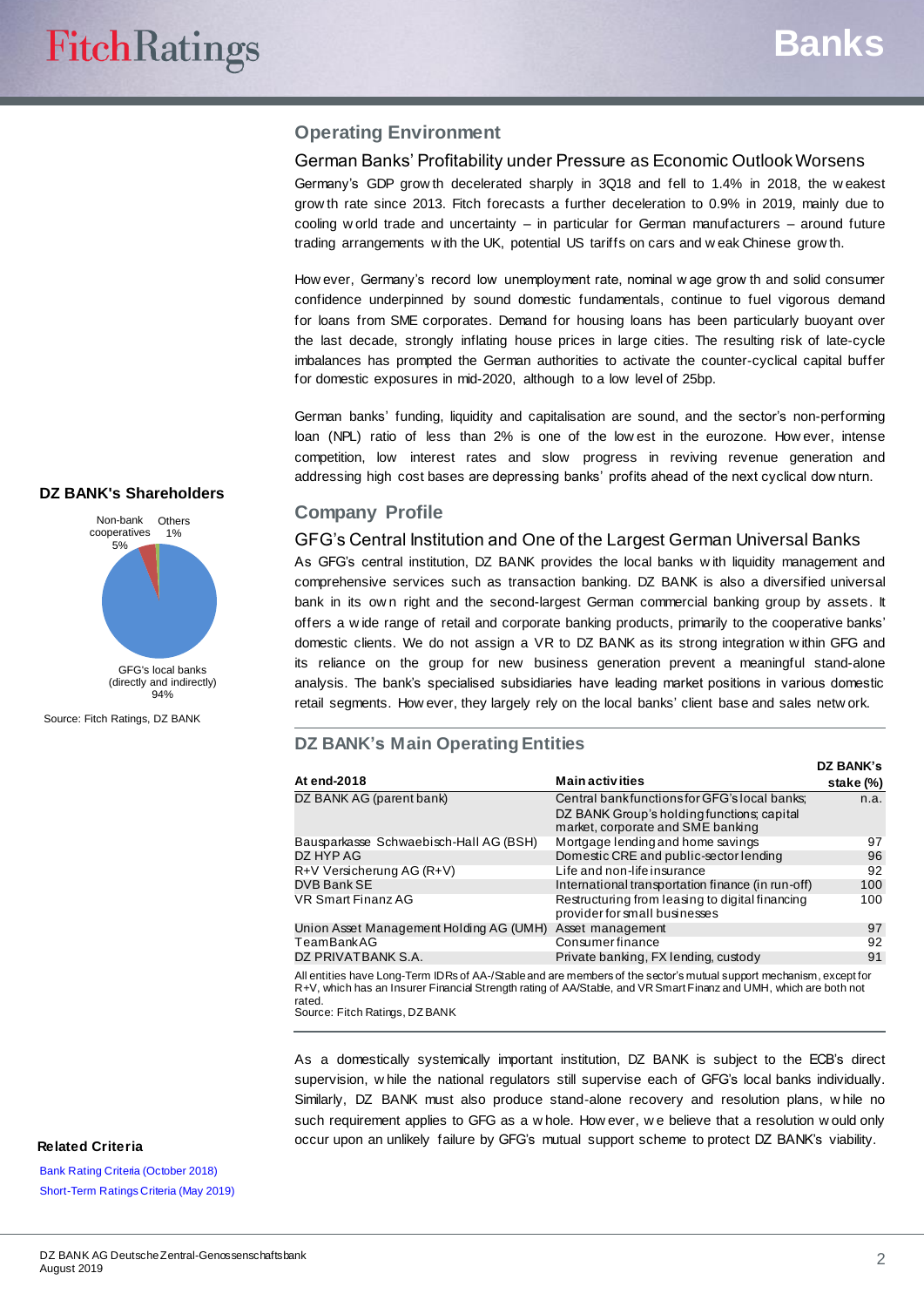#### Consolidation and Deepening Cooperation with GFG's Local Banks

DZ BANK's subsidiaries WL BANK and DG HYP merged in 2018 to form DZ HYP, GFG's main CRE and public-sector lender and the largest German covered bond issuer. The merger w as part of a broader streamlining of DZ BANK, w hich merged w ith GFG's smaller central institution WGZ BANK in 2016, and GFG (dozens of local banks merge each year). BSH also focuses on housing loans but remains a distinct entity as stipulated by the law on Bausparkassen.

DZ BANK is also intensifying its cooperation with the local banks to improve the revenue generation of some underperforming, but core, businesses that trail GFG's natural market shares. This includes VR Smart Finanz' ongoing transformation into GFG's digital provider of finance for self-employed and small businesses, and initiatives to address DZ PRIVATBANK's underdeveloped share of private banking revenue from the local banks' clients.

DVB BANK's ongoing w ind-dow n is also improving DZ BANK's alignment w ith the local banks' domestic retail banking focus. DZ BANK is w inding dow n DVB BANK's shipping and offshore loans, EUR1.5 billion of w hich w ere non-performing at end-2018, follow ing recent agreements to sell the w ell-performing aviation and land transport finance businesses. DVB BANK has strongly reduced its new business in shipping and ceased it in its particularly w eak offshore segment.

DVB BANK's ratings remain aligned w ith those of GFG to reflect its membership in the mutual support scheme, w hich provides for a grandfathering of DVB BANK's debt, should the bank ever leave the scheme. DZ BANK fully ow ns and shares a profit-and-loss transfer agreement w ith DVB BANK. DZ BANK expects – in line w ith its record of restructuring failed subsidiaries internally – not to sell the residual, exclusively shipping-focused DVB BANK. This is because the shipping sector's w eak outlook and asset valuations could trigger large haircuts on NPL sales.

#### **Management and Strategy**

GFG's local banks collectively ow n 94% of DZ BANK, control its supervisory board and define its strategic orientations in cooperation w ith DZ BANK's management. The high stability, strong integration w ithin GFG and the common values of DZ BANK and WGZ BANK's management teams have enabled a smooth integration of the tw o banks since their merger and significantly limited execution risk. The post-merger data migration w as completed in 2018 and the planned cost synergies and staff cuts have been achieved.

The former president of Bundesverband der Deutschen Volksbanken und Raiffeisenbanken (BVR, the umbrella association that notably manages GFG's mutual support scheme) became DZ BANK's co-chief executive in January 2019. We view this unprecedented move as a further step tow ard a deeper cooperation of DZ BANK's product providers w ith the local banks.

DZ BANK's subsidiaries individually devise their business, financial, capital and risk strategies. These are then coordinated and monitored by the parent (DZ BANK AG), w hich controls the subsidiaries' supervisory boards. In our view , the successive crises suffered by DZ HYP, VR Smart Finanz and DVB BANK, and the subsequent large support received from DZ BANK, have revealed the need to materially strengthen DZ BANK's control over its w holesale subsidiaries. This is especially the case w hen these are exposed to cyclical, volatile or foreign asset classes.

More robust intragroup corporate governance has emerged from these crises, but the strongest and predominantly retail-focused subsidiaries retain a level of autonomy that can, at times, slow down the group's decision-making processes. These processes are largely consensusdriven, although execution generally follow s in a timely manner once consensus is reached.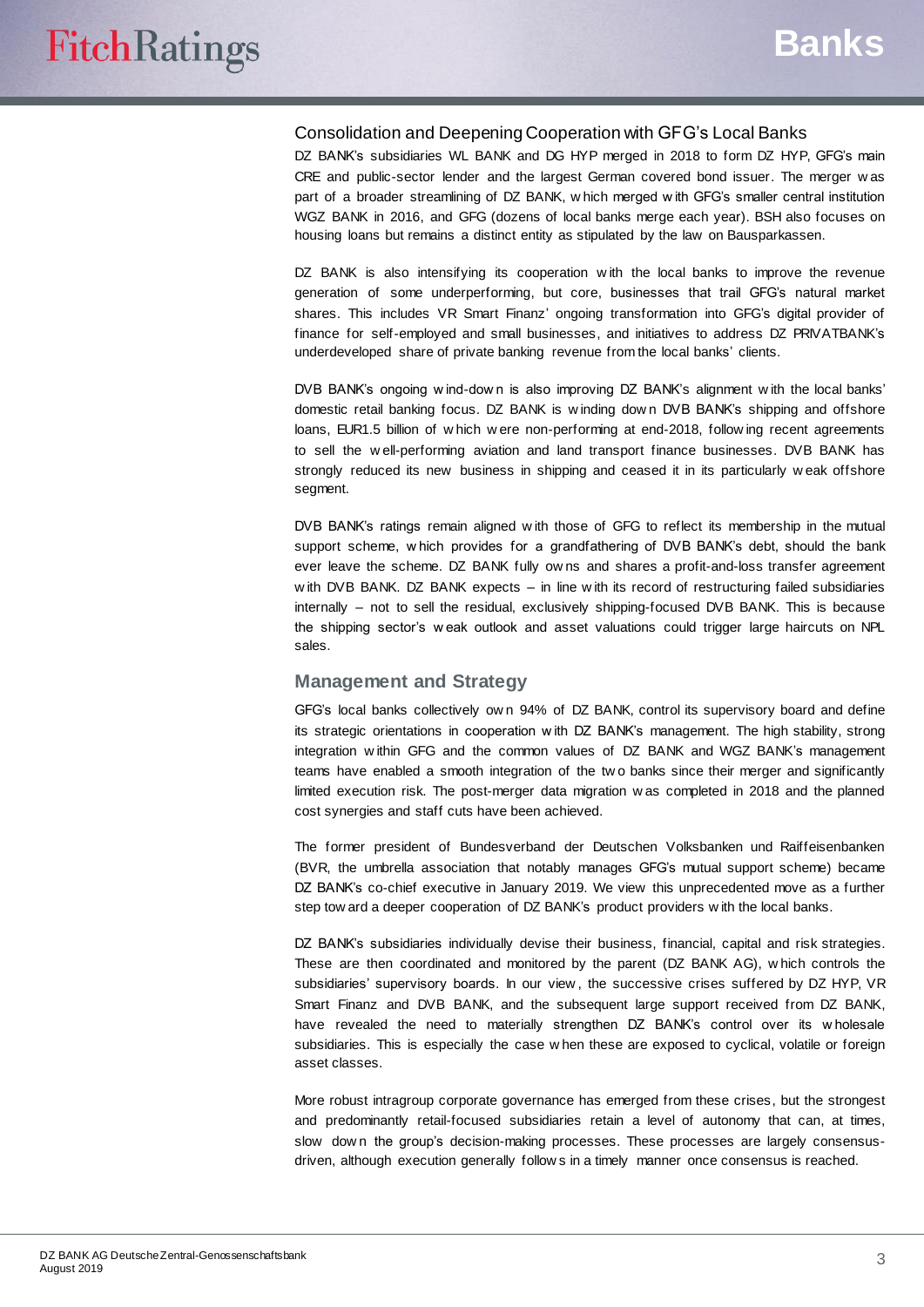The group's decision-making processes should also benefit from management's plans to adapt DZ BANK AG's financial reporting by segregating transparently the performance contributions of its holding (i.e. steering and clearing) functions from its commercial banking activities. This should support enhanced capital allocation w ithin the DZ BANK group and GFG's cohesion by strengthening the local banks' influence on, and monitoring of, DZ BANK's strategy.

#### **Risk Appetite**

DZ BANK's trading book of EUR38 billion (of w hich EUR20 billion securities) accounts for only 7% of its total assets despite its role as GFG's central clearer. The large majority of its market risk arises from its banking book, particularly from credit spread risk in its EUR2.6 billion Italian sovereign bond portfolio, two thirds of which is booked at DZ HYP. The vulnerability of DZ BANK's performance to valuation sw ings driven by market volatility has declined in line w ith its sovereign exposure over the past years, but it remains substantial as these assets mature very slow ly. In addition, the pressure from low interest rates on the insurance and housing lending businesses, tw o of DZ BANK's main profit contributors, are major long-term challenges.

DZ BANK's stock of client loans remained stable through 2018 as the robust grow th of domestic loans (+4% yoy, in line w ith the German banking sector and driven by residential and commercial mortgages) matched the continuous reduction of the bank's foreign exposures. We expect domestic loan grow th to remain solid in 2019, especially in the corporate segment.

We view DZ BANK's underw riting standards as reasonably conservative. Its appetite for riskier asset classes in corporate banking is low , as evidenced by its modest leveraged finance exposure, w hich comprises only senior tranches. Over 70% of the bank's loan portfolio w as rated investment grade at end-2018, and about a third w as secured by real estate.

#### **Asset Quality**

#### DVB BANK's Restructuring Rapidly Progressing After Large Losses

DVB BANK's LICs almost doubled to EUR728 million in 2017 from already high EUR381 million in 2016. Until 2016, it had suffered less from the shipping crisis than its German peers, notably ow ing to its limited exposure to w eak limited partnership ship financing vehicles. How ever, its stronger focus on offshore shipping exposed it to that market's rapid deterioration from 2017.

DZ BANK subsequently closed DVB BANK's offshore finance division and initiated a winddow n of its shipping loans. DVB BANK's LICs normalised to EUR80 million in 2018 and are unlikely to revert to the extraordinary levels of the previous years. The low provisioning ratio of DVB BANK's shipping NPLs could trigger significant w rite-dow ns in case of large NPL sales. How ever, the reduced shipping and offshore exposure (about EUR10 billion at end-2018) is manageable given DZ BANK's diversified and resilient sources of earnings.

#### **Customer Loan Exposure** In EURbn at end-2018

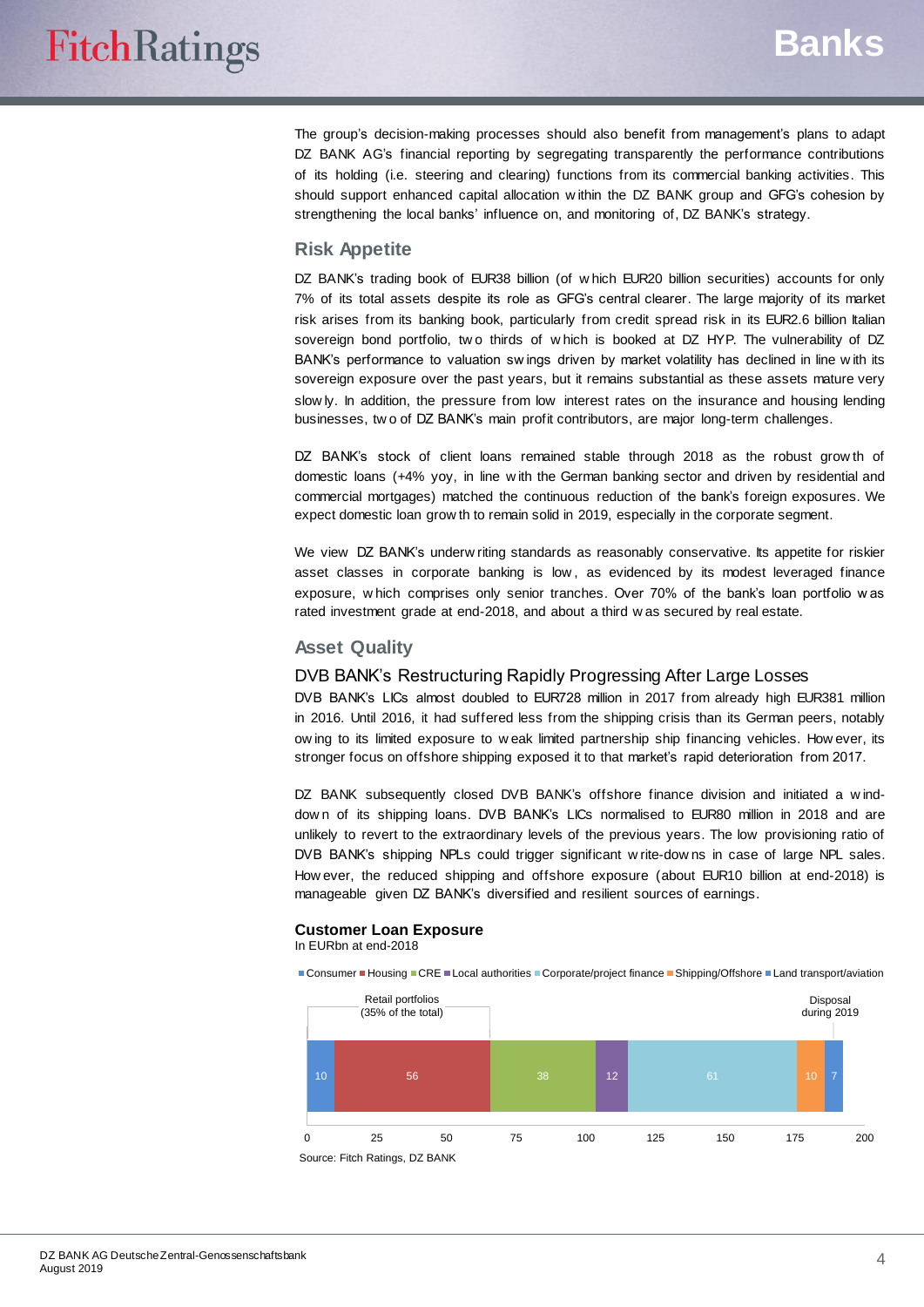#### Reduced Exposure to Vulnerable Asset Classes

DZ BANK's exposure to ABS, leveraged and project finance and EU periphery assets has more than halved relative to its Fitch Core Capital since 2009 and is still declining, except for its moderate project finance book. Low -risk assets (e.g. GFG's members, domestic retail loans, insurance, covered bonds and German (sub-)sovereign) account for about half of total assets.

The ABS portfolio could still cause earnings volatility or credit deterioration, but its size (fair value of EUR2.6 billion at end-2018) makes these manageable. More than half (EUR1.4 billion, predominantly European residential mortgage-backed securities purchased before 2007) is in runoff. The remaining EUR1.2 billion is mostly held for short-term trading or selected w arehousing.

#### Low Impaired Loans across All Other Asset Classes

DZ BANK's NPLs (IFRS 9 Stage 3 assets booked at amortised costs) declined to a moderate 2.4% of gross loans (from 3.2% yoy) ow ing to the benign German economy. Its NPL provisioning ratio improved to 53%, w hich is reasonable given the bank's domestic focus and high share of secured lending (especially real estate and trade finance). The bank's pro-forma NPL ratio excluding the shipping loans is slightly low er than German banks' average.

Similarly to peers, DZ BANK's single-name concentrations in the financial and public sectors are high. How ever, its interbank exposures mostly pertain to GFG due to its role as central clearer.

#### **Earnings and Profitability**

#### Broadly Resilient Profitability despite Weak 4Q18

DZ BANK's declining but still reasonable performance in 2018 narrow ly missed its pre-tax profit target range of EUR1.5-EUR2 billion, largely due to w eak market developments in 4Q18. Credit spread w idening triggered valuation losses in DZ BANK AG's trading book, R+V's large fixed income investments and DZ HYP's sizeable portfolio of legacy European periphery bonds. The w eak markets also burdened UMH's net commission income (NCI) linked to the performance of its assets under management. DZ BANK's profit also suffered from impairment of goodw ill and of intangible assets related to customer relationships of EUR169 million at DZ PRIVATBANK. The subsidiary's recurring underperformance suggests that significant efforts are still needed to strengthen its franchise to an acceptable level, especially in private banking, w here it is far from exploiting the potential available w ithin GFG.

#### Lower End of Management's Profit Target Range Achievable

A return of DZ BANK's pre-tax profit to the low er end of its EUR1.5-EUR2 billion target appears achievable in the short term despite the w eakening economic outlook. The EUR1.8 billion and EUR2.2 billion achieved in 2017 and 2016, respectively, w ill be more challenging to replicate. Both years benefitted from a conjunction of exceptionally strong earnings in asset management and insurance, one-off securities valuation gains and LIC reversals that more than offset DVB BANK's outsized LICs and led to the group's unsustainably low LICs of EUR21 million in 2018.

#### Medium-Term Savings Targets Achievable

After one-off merger costs of EUR350 million, DZ BANK expects EUR130 million annual midterm savings from WGZ BANK's integration, mainly by cutting about 700 staff at DZ BANK AG. Further 500 staff (out of a total of about 5,300 at end-2018) w ill be reduced by 2023 at DZ BANK AG as part of a cost saving programme. DZ HYP's formation cost only about EUR50 million and should generate additional low double-digit savings. DZ BANK plans to cut its cost/income ratio to a level more in line w ith international peers by roughly halving the cost of external consultants and providers.

| <b>Divisional Pre-Tax Profits</b> |        |       |  |  |
|-----------------------------------|--------|-------|--|--|
| (EURm)                            | 2018   | 2017  |  |  |
| DZ BANK AG                        | 522    | 752   |  |  |
| BSH                               | 295    | 334   |  |  |
| DZ HYP                            | 232    | 637   |  |  |
| <b>DVB BANK</b>                   | $-130$ | -774  |  |  |
| <b>DZ PRIVATBANK</b>              | $-151$ | 20    |  |  |
| $R + V$                           | 413    | 795   |  |  |
| TeamBank                          | 145    | 148   |  |  |
| UMH                               | 502    | 610   |  |  |
| <b>VR Smart Finanz</b>            | 1      | $-17$ |  |  |
| Other/consolidation               | $-459$ | -695  |  |  |
| <b>DZ BANK Group</b>              | 1,370  | 1.810 |  |  |
| Source: Fitch Ratings, DZ Bank    |        |       |  |  |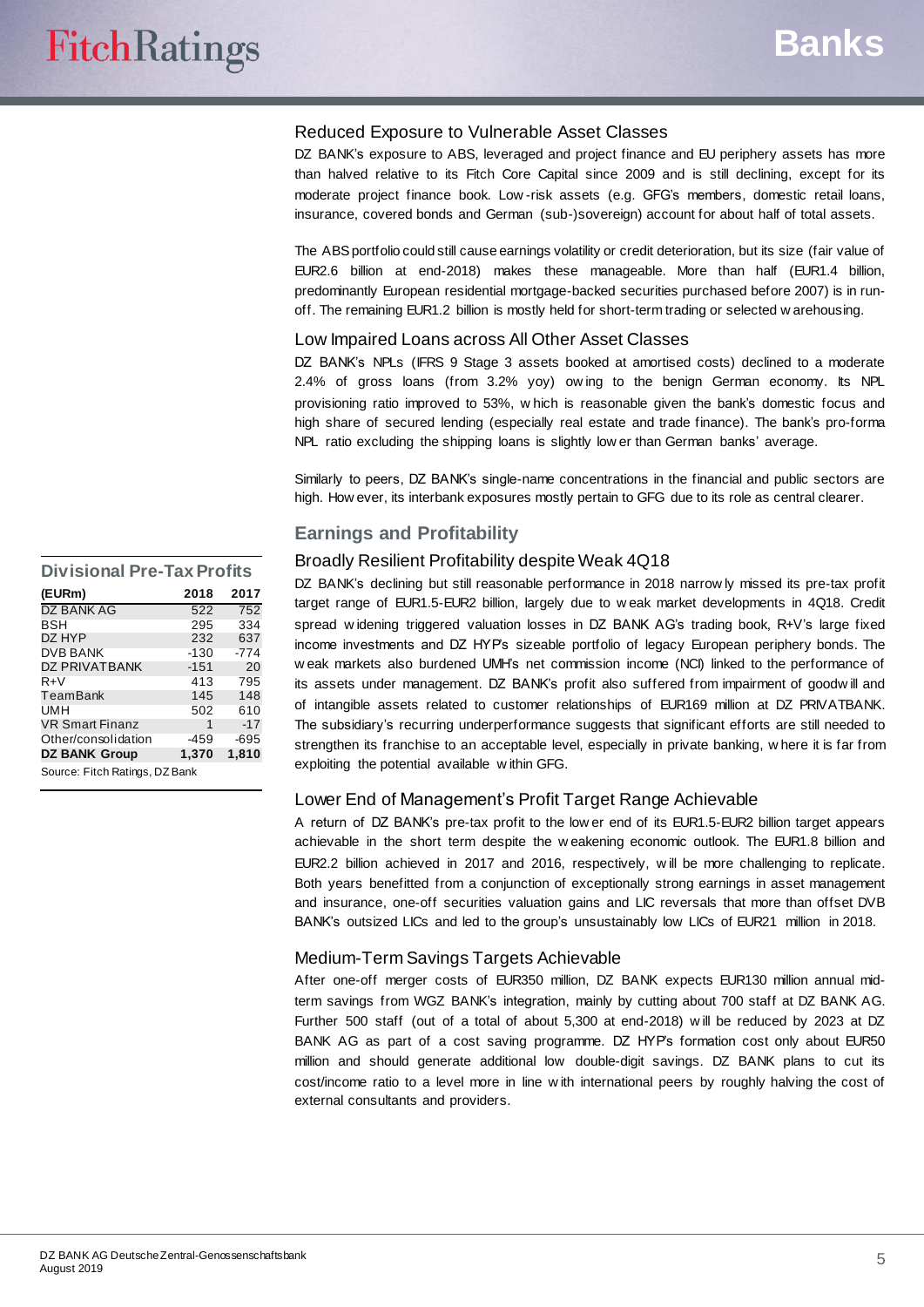#### Revenue Diversification Alleviates Margin Pressure in Real Estate Lending

NII, DZ BANK's main source of revenue, fell by 5% in 2018. This w as notably driven by BSH and DZ HYP, w here NII declined by 8% and 4% despite 10% and 3% loan grow th, respectively. We expect the pressure on the already low margins to remain intense as interest-rate increases are now an unlikely prospect. DZ BANK w ill continue to benefit from GFG's strengthening franchise and consistently increasing market shares in the main product groups. How ever, this cannot fully mitigate the intense price competition, notably in the corporate and CRE segments.

Higher NCI at the stronger subsidiaries (especially UMH and R+V) w ill be critical to stabilise the group's revenue. With an NCI of EUR1.4 billion in 2018, UMH remains one of the most reliable contributors to group profits. UMH ranks second in Germany, w ith assets under management at an all-time high of EUR331 billion at end-2018. How ever, increasingly uncertain capital markets could add pressure on net new money in 2019 after a decline to EUR15 billion in 2018.

R+V's insurance premiums rose by 5% to almost EUR16 billion in 2018, and Fitch expects R+V's grow th strategy to increase premiums in the non-life segments and to maintain high levels in life and health insurance in 2019.

BSH, the undisputed leader in the German Bauspar market, has been historically DZ BANK's third main pillar of reliable earnings beside UMH and R+V. It still clearly outperforms its peers ow ing to its cooperation w ith GFG's local banks. How ever, the pressure on its performance should grow , due to the German Bauspar model's lack of flexibility and heavy vulnerability to low interest rates. This w ill be partly offset by the increasingly significant contribution of TeamBank's high-grow th, high-margin consumer finance business to DZ BANK's bottom line.

#### **Capitalisation and Leverage**

Adequate Stand-Alone Capital Base Protected by GFG's Strong Capitalisation DZ BANK's fully loaded common equity Tier 1 (CET1) ratio of 13.7% at end-2018 is w ell in line w ith large European banks and w ith management's guidance of 13.5%. It offers adequate flexibility above the bank's Pillar 2 CET1 requirement of 9.75% for 2019. So far, the requlatory leverage ratio has been relatively w eaker because non-loan assets account for tw o thirds of the bank's balance sheet. How ever, the regulators' recent decision to exclude the bank's exposure to GFG members and pass-through development loans from the denominator w ill increase its leverage ratio by about 100bp from end-2019 and align the calculation w ith the practice in place for risk-adjusted regulatory ratios.

The CET1 and leverage ratios fell slightly in 2018 as retained profits and low er regulatory capital deductions almost matched the grow th of risk-w eighted assets (RWAs) and leverage exposures. Unlike other large European banks, DZ BANK's capital slightly benefitted from the adoption of IFRS 9 in 2018, mostly due to financial assets reclassified to fair value and cautious risk cost assessment. The bank's long-term RWA inflation from the revised Basel III rules should be manageable and close to regulators' estimated average for large European banks.

Management plans to leave its dividend pay-out at EUR322 million for 2019, unchanged from 2017 and 2018. We generally expect future pay-out ratios to remain moderate as they are constrained by the solo net income of the group's parent (DZ BANK AG), w hich accounted for only about 30% to 40% of the DZ BANK group's consolidated pre-tax profits in recent years.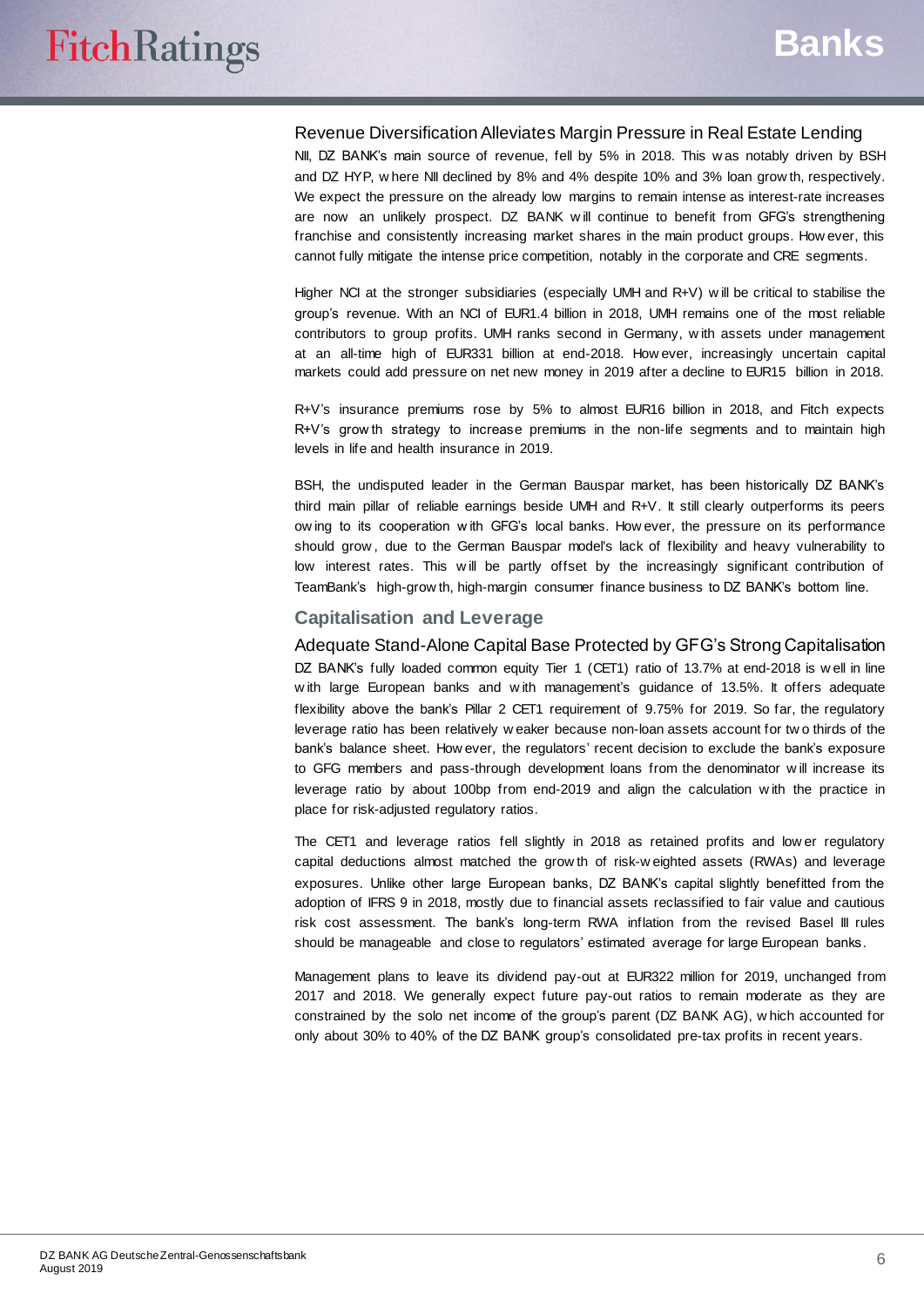### **Funding and Liquidity**

#### Resilient, Diversified Funding in Addition to Role as GFG's Central Clearer



#### **Funding Breakdown**

Source: Fitch Ratings, DZ BANK

DZ BANK covers a significant share of its short-term funding needs by pooling the majority of GFG's local banks' excess liquidity that arises from their stable surplus (about EUR100 billion) of highly stable client deposits over their client loans. DZ BANK shares the costs, of placing GFG's excess liquidity at the ECB, evenly w ith the local banks (currently 40bp a year). In total, the local banks provide about a quarter of DZ BANK's funding and over a third of its unsecured needs, mostly via short-term deposits equivalent to at least a high single-digit percentage of their ow n corporate deposits, and by buying a large share of DZ BANK's debt issuance.

DZ BANK is also the largest German covered bond issuer, with EUR55 billion outstanding at end-2018, mostly at DZ HYP. Its rising volume of mortgage covered bonds should continue to almost offset the shrinkage of its stock of public-sector Pfandbriefe, w hose cover pool is only being partly replenished. The importance of mortgage covered bonds as a funding source w ill also moderately increase ow ing to a regulatory amendment in place since 2015 that allow s Bausparkassen to issue Pfandbriefe and prompted BSH's debut issuance in 2019. BSH's EUR45 billion housing loans at end-2018 represent a large pool of eligible assets.

DZ BANK also collects a large volume of deposits directly from its own clients. Almost half of the total of EUR133 billion at end-2018 is from BSH's retail clients.

#### Frequent Unsecured Debt Issuer and Large Covered Bond Issuer

These three pillars cover tw o thirds of DZ BANK's funding needs and limit its reliance on the unsecured debt market. How ever, it is one of the most frequent issuers of unsecured debt among German banks, focusing on small tickets, often based on institutional investors' reverse enquiries. German banks' stock of non-structured senior unsecured notes w ith over one year residual maturities became retroactively non-preferred by law at end-2016. Fitch estimates that this provides DZ BANK w ith large regulatory capital, junior and non-preferred debt buffers of around 40% of its RWAs. As a result, the bank already comfortably fulfils its MREL requirements. Consequently, it has focused its unsecured issuance almost exclusively on cheaper, central-bank eligible senior preferred debt since Germany introduced this new debt class in 3Q18.

The bank's regulatory liquidity coverage ratio and liquid assets averaged 148% and EUR87 billion, respectively, through 2018. This compares w ell w ith that of peers and offers sufficient flexibility over management's floor of 110% to accommodate seasonal swings.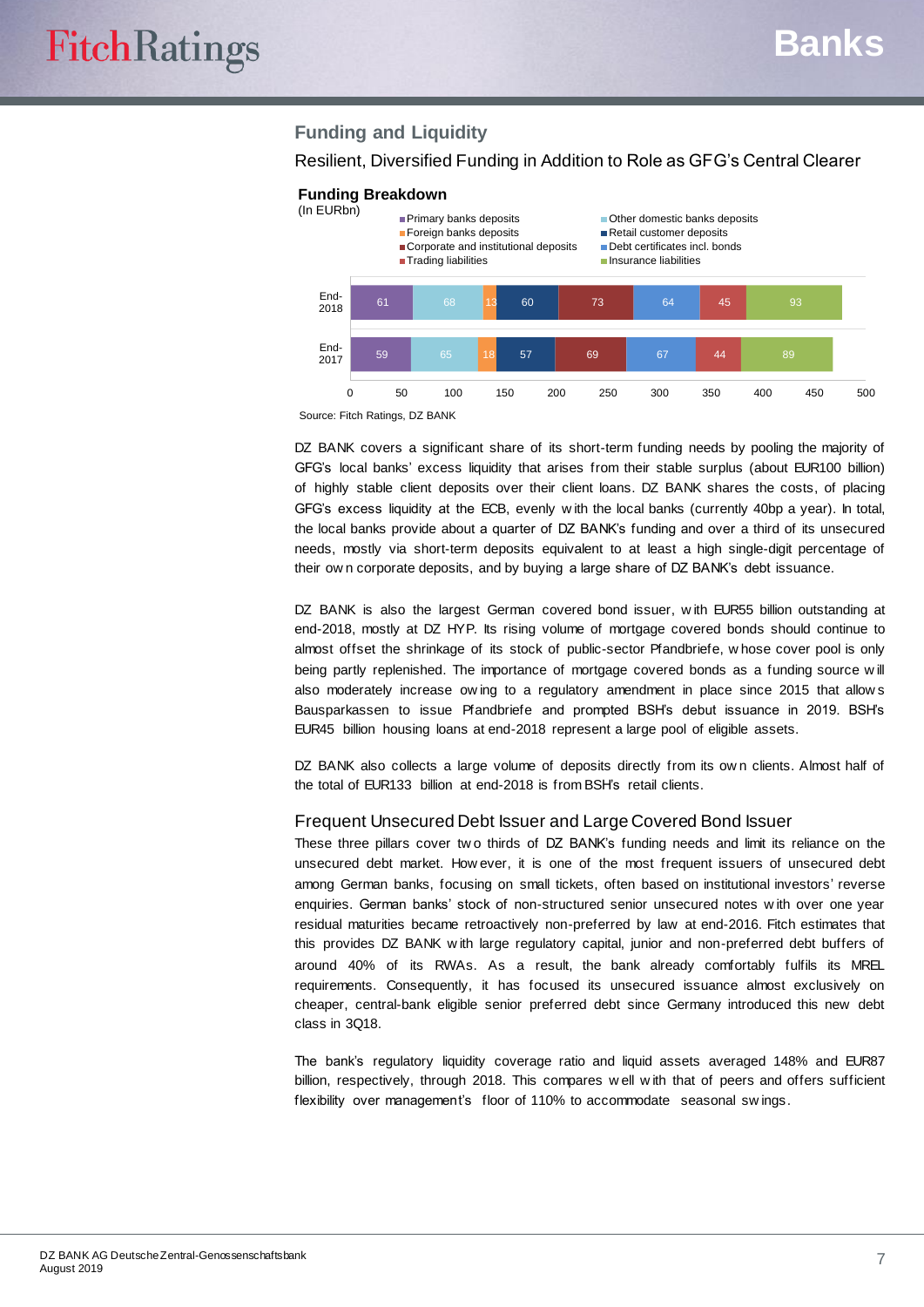#### **Derivative Counterparty, Deposit and Unsecured Debt Ratings**

We equalise DZ BANK's derivative counterparty, deposit, senior non-preferred and senior preferred debt ratings w ith its IDRs. In our view , GFG's consolidated layer of junior and senior non-preferred debt is insufficient to ensure low er probability of default for preferred obligations upon GFG's resolution or above-average recoveries in a default scenario to merit rating uplift. This is because the modest size of DZ BANK's w holesale business and its large deposit pool limit its debt issuance needs relative to the predominantly deposit-funded GFG. In addition, DZ BANK places a large share of its senior debt issuance w ithin GFG, therefore, further limiting the stock of bail-inable debt. In our opinion, a resolution of GFG w ould only occur upon its mutual support scheme's unlikely failure to protect its members' viability.

We notch DZ BANK's subordinated Tier 2 and hybrid notes from GFG's VR as w e believe that GFG w ill ensure the issuers' ability to meet their payments on these instruments at all times. The notes' ratings are sensitive to changes in GFG's VR and to the notes' notching, should w e reassess their loss severity or relative non-performance risk.

We rate the non-CRR compliant hybrid notes issued by DZ Bank Capital Funding Trust I four notches below GFG's VR, i.e. two notches each for loss severity and incremental nonperformance risk. This reflects our view that their distribution trigger is less likely to be activated than those of the other non-CRR compliant hybrids issued by DZ Bank Capital Funding Trust II and DZ Bank Perpetual Funding Issuer (Jersey) Limited. We notch these five times from GFG's VR, i.e. tw ice for loss severity and three times for incremental non-performance risk.

#### **ESG Considerations**

We assign ESG Relevance Scores to GFG as a w hole, not to DZ BANK specifically. GFG's highest level of ESG credit relevance is a score of 3. This means that ESG issues are credit neutral or have only a minimal credit impact on GFG, either due to their nature or the w ay in w hich they are being managed by the group. For more information on our ESG Relevance Scores, visit [w w w .fitchratings.com/esg](http://www.fitchratings.com/esg).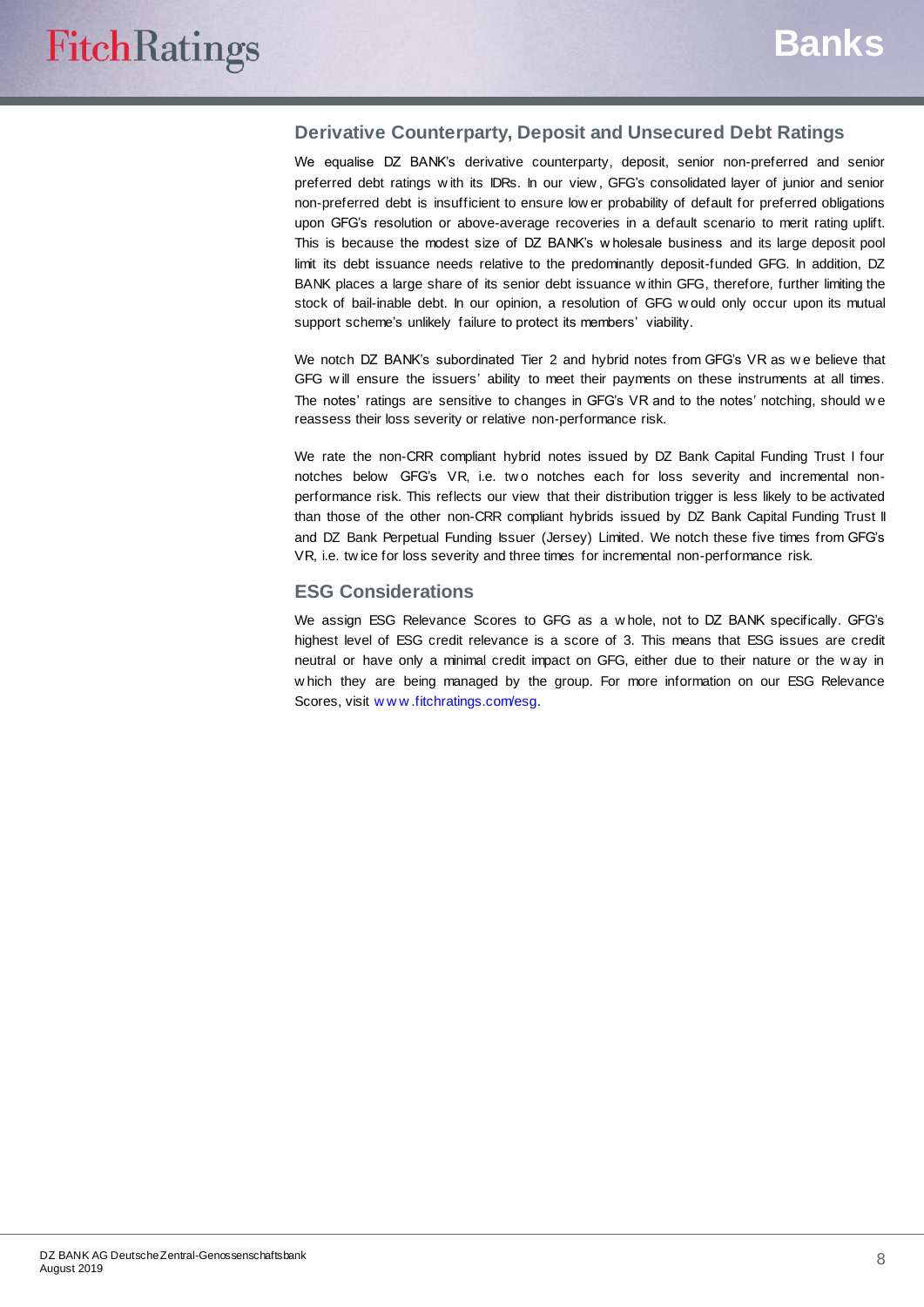## **FitchRatings**

**Banks**

#### **Appendix 1: GFG Simplified Organisational Structure**

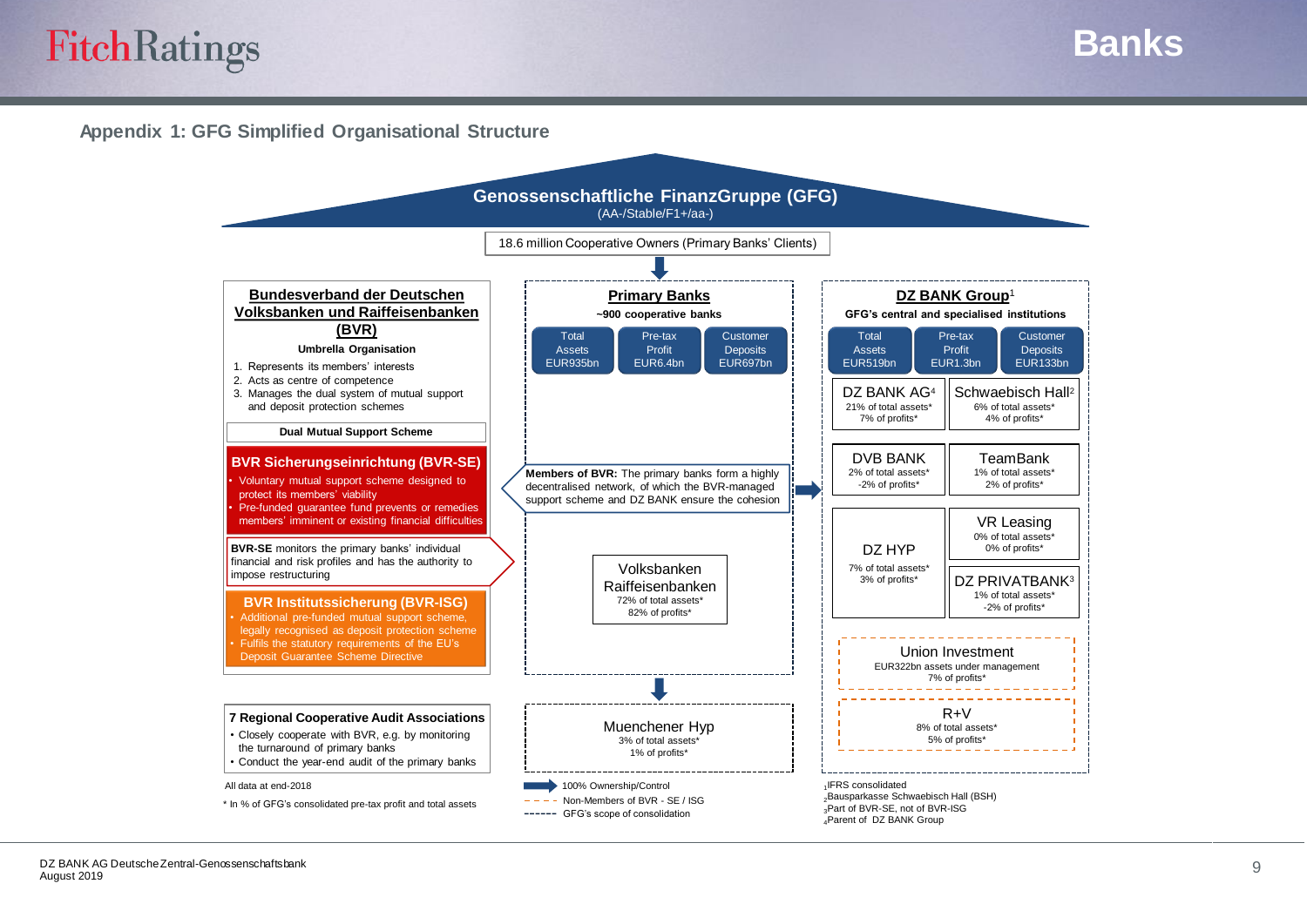#### **DZ BANK AG Deutsche Zentral-Genossenschaftsbank Income Statement**

|                                                                        | 31 Dec 2018        | 31 Dec 2017        | 31 Dec 2016        | 31 Dec 2015        |
|------------------------------------------------------------------------|--------------------|--------------------|--------------------|--------------------|
|                                                                        | <b>Year End</b>    | <b>Year End</b>    | <b>Year End</b>    | <b>Year End</b>    |
|                                                                        | <b>EURm</b>        | <b>EURm</b>        | <b>EURm</b>        | <b>EURm</b>        |
|                                                                        | Audited -          | Audited -          | Audited -          | Audited -          |
|                                                                        | <b>Unqualified</b> | <b>Unqualified</b> | <b>Unqualified</b> | <b>Unqualified</b> |
|                                                                        |                    |                    |                    |                    |
| 1. Interest Income on Loans                                            | 6,150              | 6,802              | 6,464              | 6,199              |
| 2. Other Interest Income                                               | (365)              | (131)              | 225                | 338                |
| 3. Dividend Income                                                     | 73                 | 21                 | 122                | 248                |
| 4. Gross Interest and Dividend Income                                  | 5,858              | 6,692              | 6,811              | 6,785              |
| 5. Interest Expense on Customer Deposits                               | n.a.               | n.a.               | n.a.               | n.a.               |
| 6. Other Interest Expense                                              | 3,059              | 3,751              | 4,151              | 3,797              |
| 7. Total Interest Expense                                              | 3,059              | 3,751              | 4,151              | 3,797              |
| 8. Net Interest Income                                                 | 2,799              | 2,941              | 2,660              | 2,988              |
| 9. Net Fees and Commissions                                            | 1,955              | 1,864              | 1,698              | 1,514              |
| 10. Net Gains (Losses) on Trading and Derivatives                      | 211<br>(35)        | 795                | 831                | 669                |
| 11. Net Gains (Losses) on Assets and Liabilities at FV                 |                    | n.a.<br>46         | n.a.<br>46         | n.a.               |
| 12. Net Gains (Losses) on Other Securities<br>13. Net Insurance Income | 119<br>490         | 907                | 760                | 35<br>676          |
|                                                                        | 177                | 132                | 87                 | 25                 |
| 14. Other Operating Income<br>15. Total Non-Interest Operating Income  | 2,917              | 3.744              | 3.422              | 2,919              |
| 16. Total Operating Income                                             | 5,716              | 6,685              | 6,082              | 5,907              |
| 17. Personnel Expenses                                                 | 1,875              | 1.808              | 1.760              | 1,610              |
| 18. Other Operating Expenses                                           | 2,193              | 2,060              | 1,840              | 1,642              |
| 19. Total Non-Interest Expenses                                        | 4.068              | 3,868              | 3,600              | 3,252              |
| 20. Equity-accounted Profit/ Loss - Operating                          | 20                 | (36)               | (17)               | (41)               |
| 21. Pre-Impairment Operating Profit                                    | 1,668              | 2,781              | 2,465              | 2,614              |
| 22. Loan Impairment Charge                                             | 144                | 827                | 485                | 164                |
| 23. Securities and Other Credit Impairment Charges                     | (123)              | (41)               | 84                 | (11)               |
| 24. Operating Profit                                                   | 1,647              | 1,995              | 1,896              | 2,461              |
| 25. Equity-accounted Profit/ Loss - Non-operating                      | n.a.               | n.a.               | n.a.               | n.a.               |
| 26. Goodwill Impairment                                                | 128                | n.a.               | n.a.               | n.a.               |
| 27. Non-recurring Income                                               | 13                 | n.a.               | 356                | 65                 |
| 28. Non-recurring Expense                                              | 162                | 185                | 55                 | 73                 |
| 29. Change in Fair Value of Own Debt                                   | n.a.               | n.a.               | n.a.               | n.a.               |
| 30. Other Non-operating Income and Expenses                            | n.a.               | n.a.               | n.a.               | n.a.               |
| 31. Pre-tax Profit                                                     | 1,370              | 1,810              | 2,197              | 2,453              |
| 32. Tax expense                                                        | 452                | 712                | 591                | 657                |
| 33. Profit/Loss from Discontinued Operations                           | n.a.               | n.a.               | n.a.               | n.a.               |
| 34. Net Income                                                         | 918                | 1.098              | 1.606              | 1,796              |
| 35. Change in Value of AFS Investments                                 | (8)                | 28                 | 329                | (116)              |
| 36. Revaluation of Fixed Assets                                        | n.a.               | n.a.               | n.a.               | n.a.               |
| 37. Currency Translation Differences                                   | 24                 | (43)               | 17                 | 45                 |
| 38. Remaining OCI Gains/(losses)                                       | (499)              | 38                 | (161)              | 186                |
| 39. Fitch Comprehensive Income                                         | 435                | 1,121              | 1,791              | 1,911              |
| 40. Memo: Profit Allocation to Non-controlling Interests               | 94                 | 141                | 138                | 380                |
| 41. Memo: Net Income after Allocation to Non-controlling Interests     | 824                | 957                | 1,468              | 1,416              |
| 42. Memo: Common Dividends Relating to the Period                      | 372                | 409                | 367                | 362                |
| 43. Memo: Preferred Dividends and Interest on Hybrid Capital Accounted | n.a.               | n.a.               | n.a.               | n.a.               |
| for as Equity Related to the Period                                    |                    |                    |                    |                    |
|                                                                        |                    |                    |                    |                    |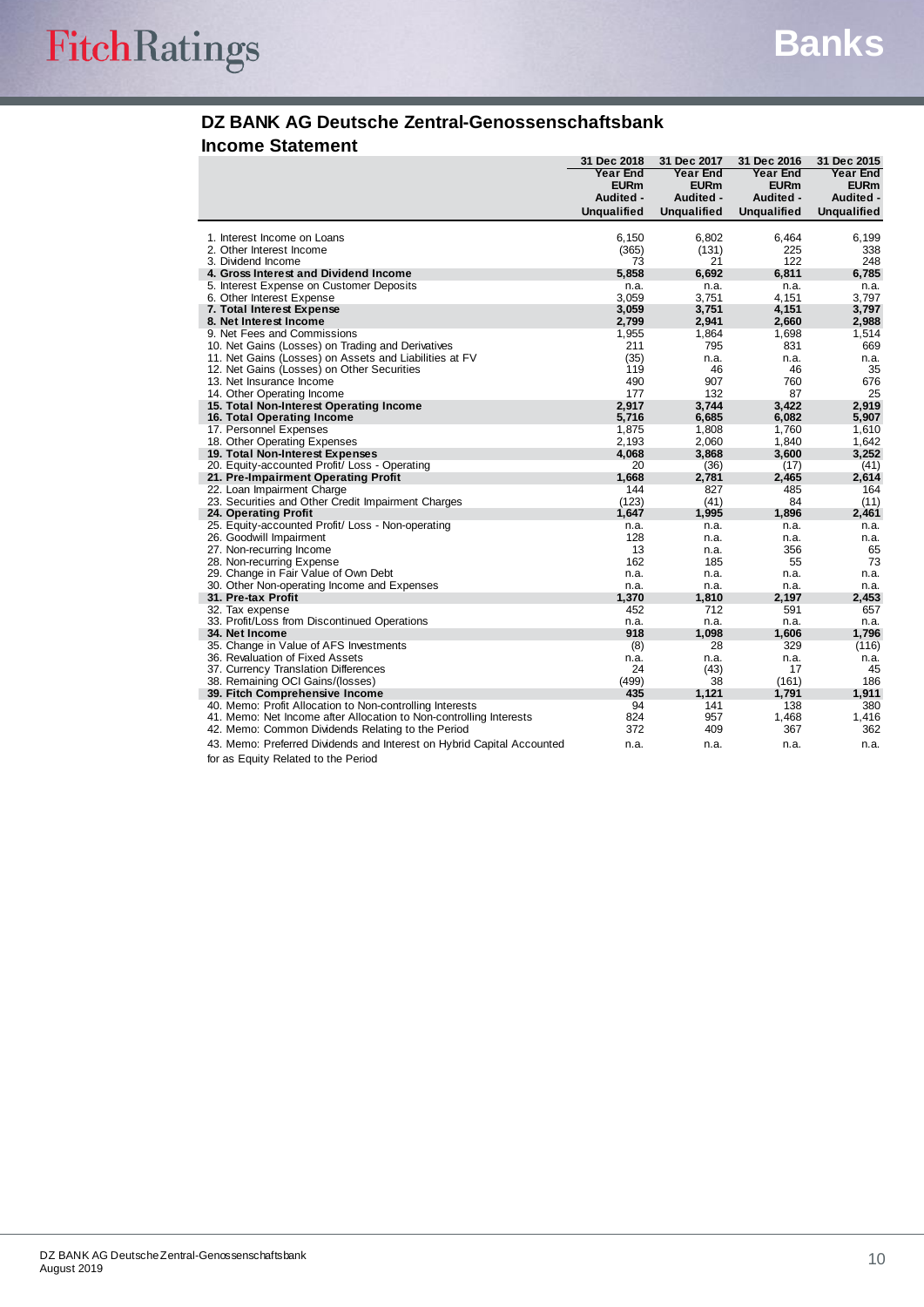#### **DZ BANK AG Deutsche Zentral-Genossenschaftsbank Balance Sheet**

|                                                                         | 31 Dec 2018       | 31 Dec 2017       | 31 Dec 2016       | 31 Dec 2015       |
|-------------------------------------------------------------------------|-------------------|-------------------|-------------------|-------------------|
|                                                                         | <b>Year End</b>   | Year End          | Year End          | Year End          |
|                                                                         | <b>EURm</b>       | <b>EURm</b>       | <b>EURm</b>       | <b>EURm</b>       |
| <b>Assets</b>                                                           |                   |                   |                   |                   |
| A. Loans                                                                |                   |                   |                   |                   |
| 1. Residential Mortgage Loans                                           | 45,454            | 41,005            | 37,253            | 33,659            |
| 2. Other Mortgage Loans                                                 | 46,826            | 45,980            | 48,166            | 21,373            |
| 3. Other Consumer/ Retail Loans                                         | n.a.              | n.a.              | n.a.              | n.a.              |
| 4. Corporate & Commercial Loans<br>5. Other Loans                       | n.a.<br>82,158    | n.a.<br>87,391    | n.a.<br>91,113    | n.a.<br>71,818    |
| 6. Less: Loan Loss Allowances                                           | 2,231             | 2,775             | 2,358             | 2,021             |
| 7. Net Loans                                                            | 172,207           | 171,601           | 174,174           | 124,829           |
| 8. Gross Loans                                                          | 174,438           | 174,376           | 176,532           | 126,850           |
| 9. Memo: Impaired Loans included above                                  | 4,238             | 5,511             | 5,187             | 4,269             |
| 10. Memo: Specific Loan Loss Allowances                                 | n.a.              | n.a.              | n.a.              | n.a.              |
| <b>B. Other Earning Assets</b>                                          |                   |                   |                   |                   |
| 1. Loans and Advances to Banks                                          | 91,615            | 120,470           | 107,217           | 80,683            |
| 2. Reverse Repos and Securities Borrowing                               | n.a.              | n.a.              | n.a.              | n.a.              |
| 3. Derivatives                                                          | 17,063            | 17,922            | 25,110            | 22,353            |
| 4. Trading Securities and at FV through Income                          | 30,778            | 21,609            | 25,694            | 27,837            |
| 5. Securities at FV through OCI / Available for Sale                    | 20,076            | 56,312            | 68,993            | 53,053            |
| 6. Securities at Amortised Cost / Held to Maturity                      | 18,570            | n.a.              | n.a.              | n.a.              |
| 7. Other Securities                                                     | n.a.              | n.a.              | n.a.              | n.a.              |
| 8. Total Securities                                                     | 69,424            | 77,921            | 94,687            | 80,890            |
| 9. Memo: Government Securities included Above                           | n.a.              | 27,913            | 33,992            | 28,735            |
| 10. Memo: Total Securities Pledged                                      | n.a.              | n.a.              | n.a.              | n.a.              |
| 11. Equity Investments in Associates                                    | 1,071             | 1,174             | 1,187             | 1,252             |
| 12. Investments in Property                                             | 258               | 254               | 253               | 263               |
| 13. Insurance Assets                                                    | 104,212           | 99,506            | 94,092            | 87,926            |
| 14. Other Earning Assets                                                | n.a.              | n.a.              | n.a.              | n.a.              |
| 15. Total Earning Assets                                                | 455,850           | 488,848           | 496,720           | 398,196           |
| C. Non-Earning Assets<br>1. Cash and Due From Banks                     |                   |                   |                   | 6,542             |
| 2. Memo: Mandatory Reserves included above                              | 51,845<br>n.a.    | 12,835<br>n.a.    | 8,515<br>n.a.     | n.a.              |
| 3. Foreclosed Assets                                                    |                   |                   |                   |                   |
| 4. Fixed Assets                                                         | n.a.<br>1,165     | n.a.              | n.a.<br>1,499     | n.a.<br>1,447     |
| 5. Goodwill                                                             | 41                | 1,244<br>169      | 169               | 169               |
| 6. Other Intangibles                                                    | 436               | 466               | 462               | 406               |
| 7. Current Tax Assets                                                   | 401               | 494               | 432               | 371               |
| 8. Deferred Tax Assets                                                  | 1,056             | 633               | 848               | 531               |
| 9. Discontinued Operations                                              | 7,133             | 84                | 182               | 166               |
| 10. Other Assets                                                        | 806               | 821               | 620               | 513               |
| 11. Total Assets                                                        | 518,733           | 505,594           | 509,447           | 408,341           |
| <b>Liabilities and Equity</b>                                           |                   |                   |                   |                   |
| D. Interest-Bearing Liabilities                                         |                   |                   |                   |                   |
| 1. Total Customer Deposits                                              | 132,548           | 126,319           | 124,425           | 96,186            |
| 2. Deposits from Banks                                                  | 142,486           | 136,122           | 129,280           | 97,227            |
| 3. Repos and Securities Lending                                         | n.a.              | n.a.              | n.a.              | n.a.              |
| 4. Commercial Paper and Short-term Borrowings                           | 12,951            | 16,718            | 33,719            | 27,503            |
| 5. Customer Deposits and Short-term Funding                             | 287,985           | 279,159           | 287,424           | 220,916           |
| 6. Senior Unsecured Debt                                                | 29,188            | 30,291            | 44,519            | 27,448            |
| 7. Subordinated Borrowing                                               | 2,891             | 3,899             | 4,723             | 4,142             |
| 8. Covered Bonds                                                        | 21,770            | 20,318            | n.a.              | n.a.              |
| 9. Other Long-term Funding                                              | n.a.              | n.a.              | n.a.              | n.a.              |
| 10. Total LT Funding                                                    | 53,849            | 54,508            | 49,242            | 31,590            |
| 11. Memo: o/w matures in less than 1 year                               | n.a.              | n.a.              | n.a.              | n.a.              |
| 12. Trading Liabilities                                                 | 28,900            | 27,467<br>361,134 | 25,081            | 21,650            |
| 13. Total Funding<br>14. Derivatives                                    | 370,734<br>18,729 | 19,888            | 361,747<br>29,177 | 274,156<br>25,625 |
| 15. Total Funding and Derivatives                                       | 389.463           | 381,022           | 390,924           | 299,781           |
| E. Non-Interest Bearing Liabilities                                     |                   |                   |                   |                   |
| 1. Fair Value Portion of Debt                                           | n.a.              | n.a.              | n.a.              | n.a.              |
| 2. Credit impairment reserves                                           | n.a.              | n.a.              | n.a.              | n.a.              |
| 3. Reserves for Pensions and Other                                      | 3,380             | 3,372             | 4,041             | 3,081             |
| 4. Current Tax Liabilities                                              | 384               | 290               | 297               | 408               |
| 5. Deferred Tax Liabilities                                             | 536               | 558               | 483               | 367               |
| 6. Other Deferred Liabilities                                           | n.a.              | n.a.              | n.a.              | n.a.              |
| 7. Discontinued Operations                                              | 281               | 0                 | n.a.              | n.a.              |
| 8. Insurance Liabilities                                                | 99,058            | 94,788            | 89,073            | 83,184            |
| 9. Other Liabilities                                                    | 2,113             | 2,059             | 1,739             | 1,791             |
| 10. Total Liabilities                                                   | 495,215           | 482,089           | 486,557           | 388,612           |
| F. Hybrid Capital                                                       |                   |                   |                   |                   |
| 1. Pref. Shares and Hybrid Capital accounted for as Debt                | 6                 | n.a.              | n.a.              | n.a.              |
| 2. Pref. Shares and Hybrid Capital accounted for as Equity              | 2,581             | 2,830             | 2,160             | 2,160             |
| G. Equity                                                               |                   |                   |                   |                   |
| 1. Common Equity                                                        | 19,485            | 18,398            | 18,557            | 13,740            |
| 2. Non-controlling Interest                                             | 1,001             | 833               | 666               | 2,562             |
| 3. Securities Revaluation Reserves                                      | 361               | 1,396             | 1,448             | 1,228             |
| 4. Foreign Exchange Revaluation Reserves                                | 84                | 43                | 70                | 46                |
| 5. Fixed Asset Revaluations and Other Accumulated OCI                   | $\mathbf 0$       | 5                 | -11               | -7                |
| 6. Total Equity                                                         | 20,931            | 20,675            | 20,730            | 17,569            |
| 7. Memo: Equity plus Pref. Shares and Hybrid Capital accounted for as E | 23,512            | 23,505            | 22,890            | 19,729            |
| 8. Total Liabilities and Equity                                         | 518,733           | 505,594           | 509,447           | 408,341<br>10,885 |
| 9. Memo: Fitch Core Capital                                             | 14,672            | 14,413            | 13,365            |                   |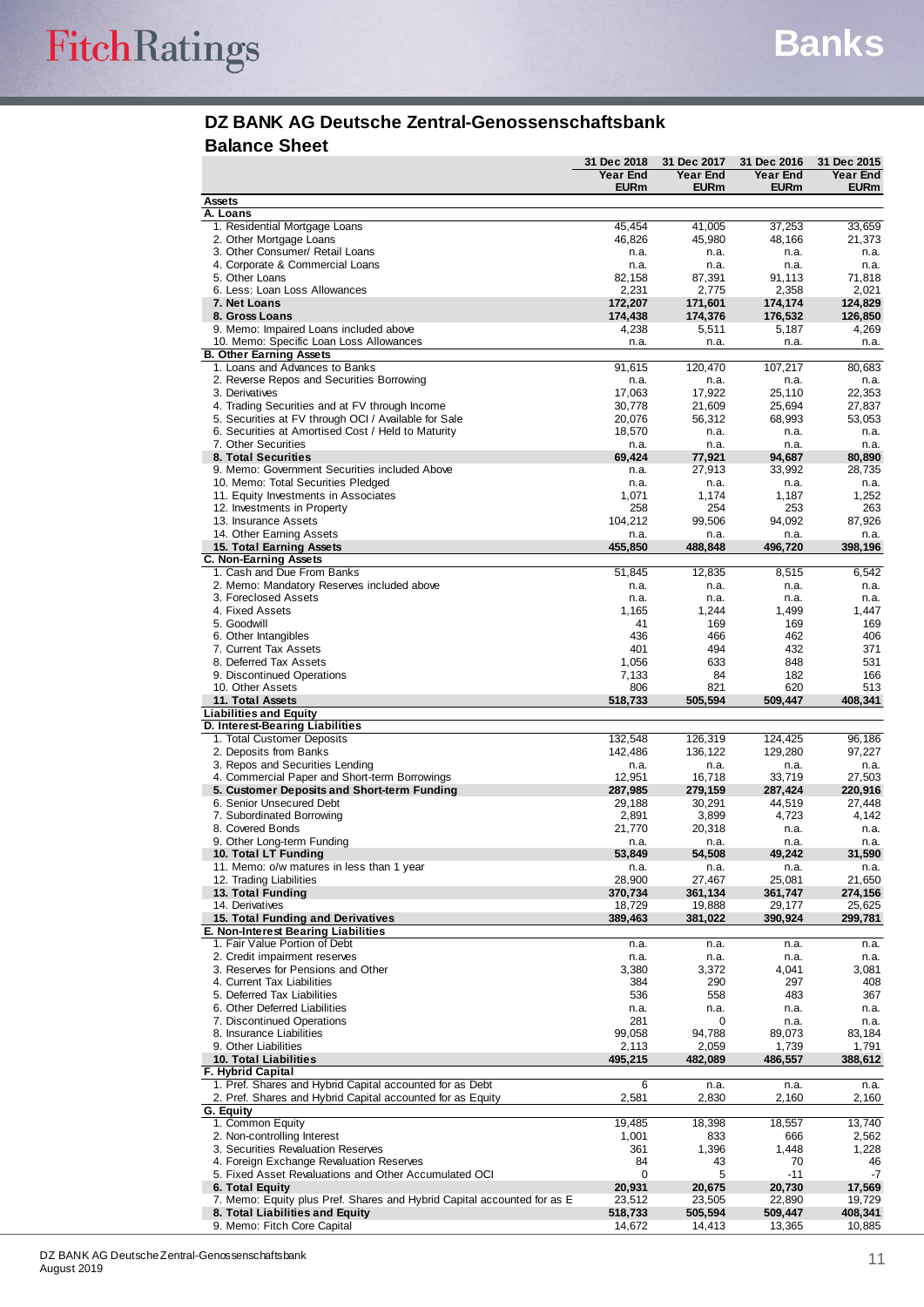### **DZ BANK AG Deutsche Zentral-Genossenschaftsbank**

### **Summary Analytics**

|                                                                           | 31 Dec 2018 | 31 Dec 2017      | 31 Dec 2016 | 31 Dec 2015 |
|---------------------------------------------------------------------------|-------------|------------------|-------------|-------------|
|                                                                           | Year End    | Year End         | Year End    | Year End    |
|                                                                           |             |                  |             |             |
| A. Interest Ratios                                                        |             |                  |             |             |
| 1. Interest Income/ Average Earning Assets                                | 1.3         | 1.4              | 1.5         | 1.7         |
| 2. Interest Income on Loans/ Average Gross Loans                          | 3.5         | 3.9              | 4.1         | 5.0         |
| 3. Interest Expense on Customer Deposits/ Average Customer Deposits       | n.a.        | n.a.             | n.a.        | n.a.        |
| 4. Interest Expense/ Average Interest-bearing Liabilities                 | 0.8         | 1.0              | 1.1         | 1.3         |
| 5. Net Interest Income/ Average Earning Assets                            | 0.6         | 0.6              | 0.6         | 0.8         |
| 6. Net Int. Inc Less Loan Impairment Charges/ Av. Earning Assets          | 0.6         | 0.4              | 0.5         | 0.7         |
| 7. Net Interest Inc Less Preferred Stock Dividend/ Average Earning Assets | 0.6         | 0.6              | 0.6         | 0.8         |
| <b>B. Other Operating Profitability Ratios</b>                            |             |                  |             |             |
| 1. Operating Profit/ Risk Weighted Assets                                 | 1.3         | 1.5              | 1.6         | 2.5         |
| 2. Non-Interest Expense/ Gross Revenues                                   | 71.2        | 57.9             | 59.2        | 55.1        |
| 3. Loans and securities impairment charges/ Pre-impairment Op. Profit     | 1.3         | 28.3             | 23.1        | 5.9         |
| 4. Operating Profit/ Average Total Assets                                 | 0.3         | 0.4              | 0.4         | 0.6         |
| 5. Non-Interest Income/ Gross Revenues                                    | 51.0        | 56.0             | 56.3        | 49.4        |
| 6. Non-Interest Expense/ Average Total Assets                             | 0.8         | 0.8              | 0.8         | 0.8         |
|                                                                           | 8.0         | 13.6             | 12.7        | 16.3        |
| 7. Pre-impairment Op. Profit/ Average Equity                              |             |                  |             |             |
| 8. Pre-impairment Op. Profit/ Average Total Assets                        | 0.3         | 0.6              | 0.5         | 0.6         |
| 9. Operating Profit/ Average Equity                                       | 7.9         | 9.8              | 9.7         | 15.3        |
| C. Other Profitability Ratios                                             |             |                  |             |             |
| 1. Net Income/ Average Total Equity                                       | 4.4         | 5.4              | 8.3         | 11.2        |
| 2. Net Income/ Average Total Assets                                       | 0.2         | 0.2              | 0.3         | 0.4         |
| 3. Fitch Comprehensive Income/ Average Total Equity                       | 2.1         | 5.5              | 9.2         | 11.9        |
| 4. Fitch Comprehensive Income/ Average Total Assets                       | 0.1         | 0.2              | 0.4         | 0.5         |
| 5. Taxes/ Pre-tax Profit                                                  | 33.0        | 39.3             | 26.9        | 26.8        |
| 6. Net Income/ Risk Weighted Assets                                       | 0.7         | 0.8              | 1.4         | 1.8         |
| D. Capitalization                                                         |             |                  |             |             |
| 1. FCC/ FCC-Adjusted Risk Weighted Assets                                 | 13.1        | 13.1             | 11.3        | 11.1        |
| 2. Tangible Common Equity/ Tangible Assets                                | 3.9         | 4.0              | 3.9         | 4.2         |
| 3. Equity/ Total Assets                                                   | 4.0         | 4.1              | 4.1         | 4.3         |
| 4. Basel Leverage Ratio                                                   | 4.3         | 4.6              | 4.4         | 4.5         |
| 5. Common Equity Tier 1 Capital Ratio                                     | 13.7        | 14.0             | 14.5        | 13.9        |
| 6. Fully Loaded Common Equity Tier 1 Capital Ratio                        | 13.7        | 13.9             | 14.5        | 13.0        |
| 7. Tier 1 Capital Ratio                                                   | 14.3        | 15.3             | 16.0        | 15.6        |
| 8. Total Capital Ratio                                                    | 16.8        | 17.4             | 18.6        | 18.8        |
| 9. Impaired Loans less Loan Loss Allowances/ Fitch Core Capital           | 13.7        | 19.0             | 21.2        | 20.7        |
|                                                                           |             |                  |             |             |
| 10. Impaired Loans less Loan Loss Allowances/ Equity                      | 9.6         | 13.2             | 13.7        | 12.8        |
| 11. Cash Dividends Paid & Declared/ Net Income                            | 40.5        | 37.3             | 22.9        | 20.2        |
| 12. Risk Weighted Assets/ Total Assets                                    | 25.5        | 25.8             | 23.3        | 24.0        |
| 13. Risk Weighted Assets - Standardised/ Risk Weighted Assets             | n.a.        | n.a.             | n.a.        | n.a.        |
| 14. Risk Weighted Assets - Advanced Method/ Risk Weighted Assets          | n.a.        | n.a.             | n.a.        | n.a.        |
| E. Loan Quality                                                           |             |                  |             |             |
| 1. Impaired Loans/ Gross Loans                                            | 2.4         | $\overline{3.2}$ | 2.9         | 3.4         |
| 2. Growth of Gross Loans                                                  | 0.0         | (1.2)            | 39.2        | 3.6         |
| 3. Loan Loss Allowances/ Impaired Loans                                   | 52.6        | 50.4             | 45.5        | 47.3        |
| 4. Loan Impairment Charges/ Average Gross Loans                           | 0.1         | 0.5              | 0.3         | 0.1         |
| 5. Growth of Total Assets                                                 | 2.6         | (0.8)            | 24.8        | 1.4         |
| 6. Loan Loss Allowances/ Gross Loans                                      | 1.3         | 1.6              | 1.3         | 1.6         |
| 7. Net Charge-offs/ Average Gross Loans                                   | 0.4         | 0.1              | 0.1         | 0.3         |
| 8. Impaired Loans + Foreclosed Assets/ Gross Loans + Foreclosed Assets    | 2.4         | 3.2              | 2.9         | 3.4         |
| F. Funding and Liquidity                                                  |             |                  |             |             |
| 1. Loans/ Customer Deposits                                               | 131.6       | 138.0            | 141.9       | 131.9       |
| 2. Liquidity Coverage Ratio                                               | 141.4       | 161.7            | 151.0       | 125.7       |
| 3. Customer Deposits/ Total Funding (including Pref. Shares & Hybrids)    | 35.5        | 34.7             | 34.2        | 34.8        |
| 4. Interbank Assets/ Interbank Liabilities                                | 64.3        | 88.5             | 82.9        | 83.0        |
|                                                                           |             |                  |             | 99.0        |
| 5. Net Stable Funding Ratio                                               | n.a.        | n.a.             | n.a.        |             |
| 6. Growth of Total Customer Deposits                                      | 4.9         | 1.5              | 29.4        | (0.3)       |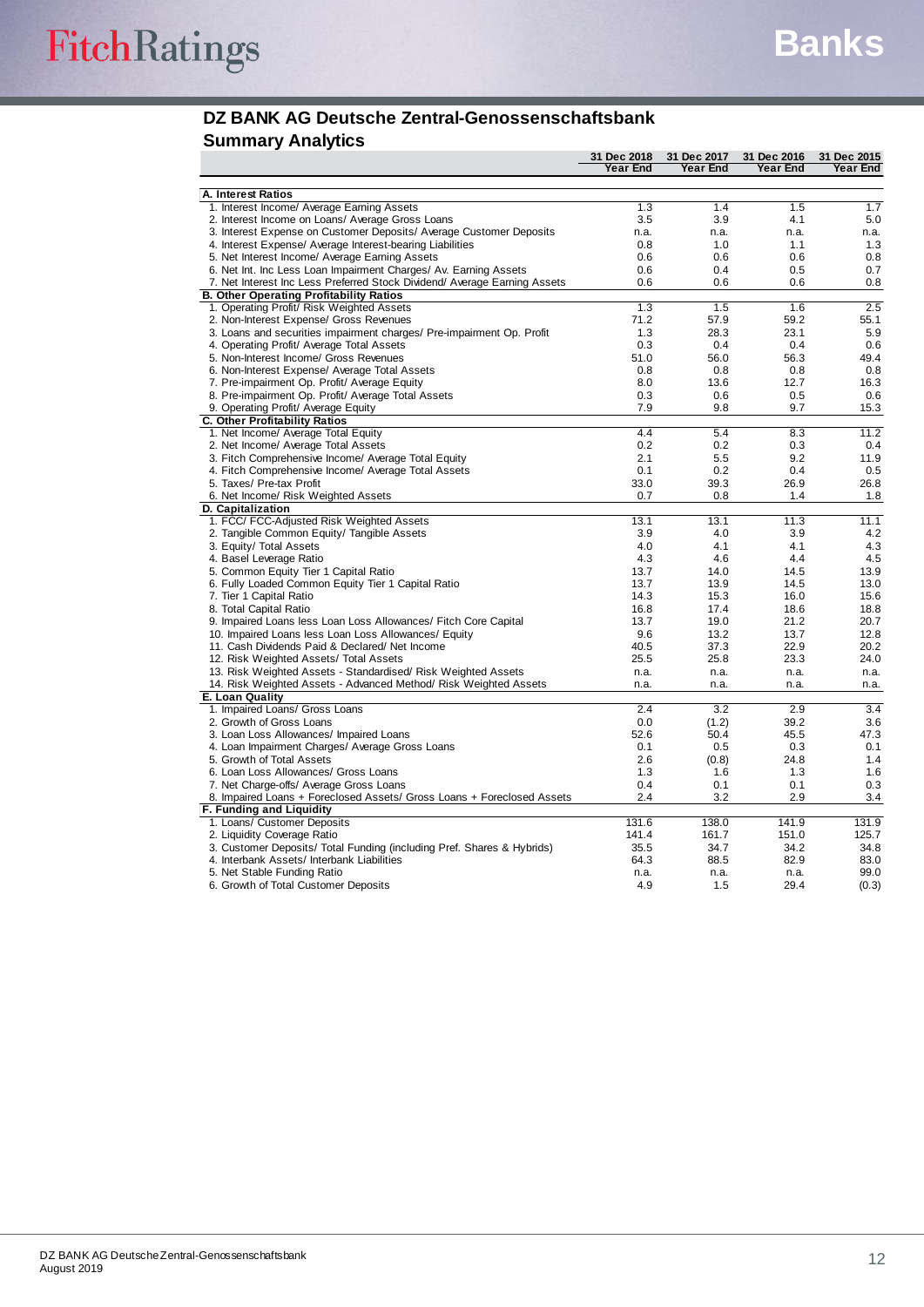# FitchRatings

#### **DZ BANK AG Deutsche Zentral-Genossenschaftsbank Reference Data**

|                                                                                                | 31 Dec 2018     | 31 Dec 2017     | 31 Dec 2016      | 31 Dec 2015      |
|------------------------------------------------------------------------------------------------|-----------------|-----------------|------------------|------------------|
|                                                                                                | Year End        | Year End        | Year End         | Year End         |
|                                                                                                | <b>EURm</b>     | <b>EURm</b>     | <b>EURm</b>      | <b>EURm</b>      |
| A. Off-Balance Sheet Items                                                                     |                 |                 |                  |                  |
| 1. Managed Securitized Assets Reported Off-Balance Sheet                                       | n.a.            | n.a.            | n.a.             | n.a.             |
| 2. Other off-balance sheet exposure to securitizations                                         | n.a.            | n.a.            | n.a.             | n.a.             |
| 3. Guarantees                                                                                  | 7,136           | 6,996           | 7,157            | 6,417            |
| 4. Acceptances and documentary credits reported off-balance sheet<br>5. Committed Credit Lines | 466<br>54,269   | n.a.            | n.a.             | n.a.             |
| 6. Other Contingent Liabilities                                                                | n.a.            | 33,509<br>n.a.  | 33,130<br>n.a.   | 24,876<br>n.a.   |
| 7. Other Off-Balance Sheet items                                                               | n.a.            | n.a.            | n.a.             | n.a.             |
| 8. Total Assets under Management                                                               | n.a.            | n.a.            | n.a.             | n.a.             |
| <b>B. Average Balance Sheet</b>                                                                |                 |                 |                  |                  |
| 1. Average Loans                                                                               | 175.472         | 175,652         | 158.825          | 125,141          |
| 2. Average Earning Assets                                                                      | 469,930         | 494.045         | 467,749          | 398,197          |
| 3. Average Total Assets<br>4. Average Managed Securitized Assets (OBS)                         | 520,854<br>n.a. | 509,466<br>n.a. | 479,714<br>n.a.  | 406,615<br>n.a.  |
| 5. Average Interest-Bearing Liabilities                                                        | 393,195         | 388,061         | 365,420          | 300,799          |
| 6. Average Common equity                                                                       | 19,349          | 18,263          | 16,785           | 12,578           |
| 7. Average Equity                                                                              | 20,950          | 20,457          | 19,463           | 16,064           |
| 8. Average Customer Deposits                                                                   | 132,155         | 126,606         | 116,041          | 97,814           |
| <b>C. Maturities</b>                                                                           |                 |                 |                  |                  |
| <b>Asset Maturities:</b>                                                                       |                 |                 |                  |                  |
| Loans & Advances $<$ 3 months<br>Loans & Advances 3 - 12 Months                                | n.a.            | n.a.            | 20,833<br>16,826 | 20,847<br>14,624 |
| Loans and Advances 1 - 5 Years                                                                 | n.a.<br>n.a.    | n.a.<br>n.a.    | 65,008           | 57,110           |
| Loans & Advances $> 5$ years                                                                   | n.a.            | n.a.            | 73,865           | 34,269           |
|                                                                                                |                 |                 |                  |                  |
| Debt Securities < 3 Months                                                                     | n.a.            | n.a.            | n.a.             | n.a.             |
| Debt Securities 3 - 12 Months                                                                  | n.a.            | n.a.            | n.a.             | n.a.             |
| Debt Securities 1 - 5 Years                                                                    | n.a.            | n.a.            | n.a.             | n.a.             |
| Debt Securities > 5 Years                                                                      | n.a.            | n.a.            | n.a.             | n.a.             |
| Loans & Advances to Banks $<$ 3 Months                                                         | n.a.            | n.a.            | 34.526           | 19.972           |
| Loans & Advances to Banks 3 - 12 Months                                                        | n.a.            | n.a.            | 8,412            | 7,674            |
| Loans & Advances to Banks 1 - 5 Years                                                          | n.a.            | n.a.            | 29,655           | 31,379           |
| Loans & Advances to Banks $>$ 5 Years                                                          | n.a.            | n.a.            | 34,624           | 21,658           |
| <b>Liability Maturities:</b>                                                                   |                 |                 |                  |                  |
| Retail Deposits < 3 months                                                                     | n.a.            | n.a.            | n.a.             | n.a.             |
| Retail Deposits 3 - 12 Months                                                                  | n.a.            | n.a.            | n.a.             | n.a.             |
| Retail Deposits 1 - 5 Years<br>Retail Deposits > 5 Years                                       | n.a.<br>n.a.    | n.a.<br>n.a.    | n.a.<br>n.a.     | n.a.<br>n.a.     |
|                                                                                                |                 |                 |                  |                  |
| Other Deposits $<$ 3 Months                                                                    | n.a.            | n.a.            | 27,679           | 20,938           |
| Other Deposits 3 - 12 Months                                                                   | n.a.            | n.a.            | 5,245            | 2,642            |
| Other Deposits 1 - 5 Years                                                                     | n.a.            | n.a.            | 10,923           | 8,312            |
| Other Deposits > 5 Years                                                                       | n.a.            | n.a.            | 80,578           | 64,294           |
|                                                                                                |                 |                 |                  |                  |
| Deposits from Banks $<$ 3 Months<br>Deposits from Banks 3 - 12 Months                          | n.a.<br>n.a.    | n.a.<br>n.a.    | 51,355<br>8,761  | 45,151<br>7,478  |
| Deposits from Banks 1 - 5 Years                                                                | n.a.            | n.a.            | 28,744           | 24,304           |
| Deposits from Banks > 5 Years                                                                  | n.a.            | n.a.            | 40,420           | 20,294           |
|                                                                                                |                 |                 |                  |                  |
| Senior Debt Maturing < 3 months                                                                | n.a.            | n.a.            | n.a.             | n.a.             |
| Senior Debt Maturing 3-12 Months                                                               | n.a.            | n.a.            | n.a.             | n.a.             |
| Senior Debt Maturing 1- 5 Years                                                                | n.a.            | n.a.            | n.a.             | n.a.             |
| Senior Debt Maturing > 5 Years<br><b>Total Senior Debt on Balance Sheet</b>                    | n.a.            | n.a.            | n.a.             | n.a.             |
| Fair Value Portion of Senior Debt                                                              | n.a.<br>n.a.    | n.a.<br>n.a.    | n.a.<br>n.a.     | n.a.<br>n.a.     |
| Subordinated Debt Maturing < 3 months                                                          | n.a.            | n.a.            | n.a.             | n.a.             |
| Subordinated Debt Maturing 3-12 Months                                                         | n.a.            | n.a.            | n.a.             | n.a.             |
| Subordinated Debt Maturing 1-5 Year                                                            | n.a.            | n.a.            | n.a.             | n.a.             |
| Subordinated Debt Maturing > 5 Years                                                           | n.a.            | n.a.            | n.a.             | n.a.             |
| <b>Total Subordinated Debt on Balance Sheet</b>                                                | 2,891           | 3,899           | 4,723            | 4,142            |
| Fair Value Portion of Subordinated Debt                                                        | n.a.            | n.a.            | n.a.             | n.a.             |
| D. Risk Weighted Assets<br>1. Risk Weighted Assets                                             | 132,152         | 130,621         | 118,462          | 98,090           |
| 2. Fitch Core Capital Adjustments for Insurance and Securitisation Risk Weighted Asse          | (20, 333)       | (20, 440)       | n.a.             | n.a.             |
| 3. Fitch Core Capital Adjusted Risk Weighted Assets                                            | 111,819         | 110,181         | 118,462          | 98,090           |
| 4. Other Fitch Adjustments to Risk Weighted Assets                                             | n.a.            | n.a.            | n.a.             | n.a.             |
| 5. Fitch Adjusted Risk Weighted Assets                                                         | 111,819         | 110,181         | 118,462          | 98,090           |
| E. Fitch Core Capital Reconciliation                                                           |                 |                 |                  |                  |
| 1. Total Equity as reported (including non-controlling interests)                              | 20,931          | 20,675          | 20,730           | 17,569           |
| 2. Fair-value adjustments relating to own credit risk on debt issued                           | 34              | 0               | 0                | 0                |
| 3. Non-loss-absorbing non-controlling interests<br>4. Goodwill                                 | 0<br>41         | 0<br>169        | 0<br>169         | 0<br>169         |
| 5. Other intangibles                                                                           | 436             | 466             | 462              | 406              |
| 6. Deferred tax assets deduction                                                               | 39              | 103             | 59               | 35               |
| 7. Net asset value of insurance subsidiaries                                                   | 5,495           | 5,524           | 6,675            | 6,074            |
| 8. First loss tranches of off-balance sheet securitizations                                    | 282             | 0               | 0                | 0                |
| 9. Fund for general banking risks if not already included and readily convertible into equit   | 0               | 0               | 0                | 0                |
| 10. Fitch Core Capital                                                                         | 14,672          | 14,413          | 13,365           | 10,885           |